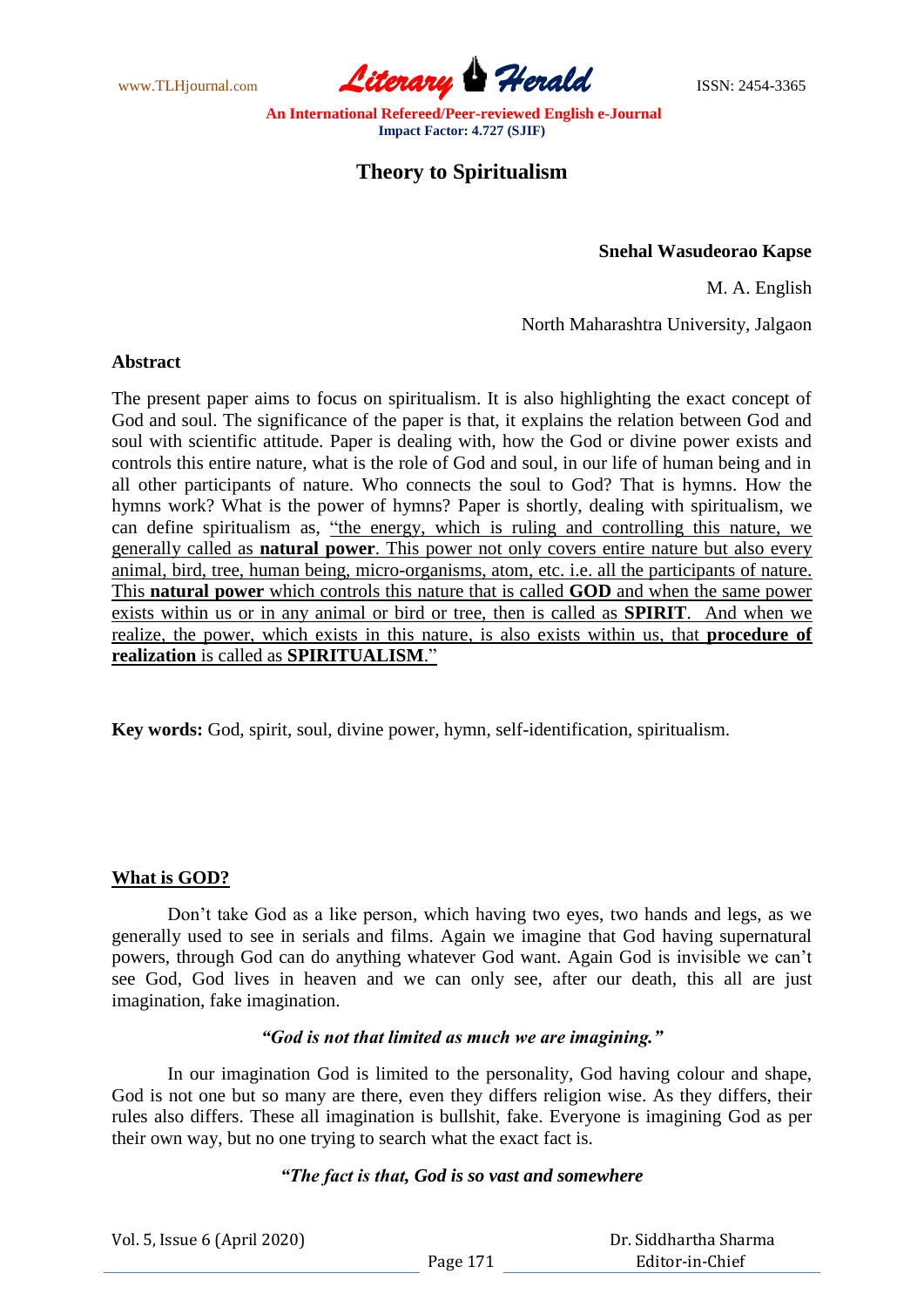

#### *beyond our imagination and thinking power."*

God is that vast, that God covers this entire nature. Entire nature is not limited to earth but the crores of Brahmand. Now the days our science is searching all these things are present in this nature, hence we come to know. But all are these things, already present in this nature, we just searched it, not create it. That's the difference. Creator is someone different. Again so many more things would have to be there in this entire nature which we yet not come to know. His creation is that vast that we can't search all things at one time, whether we are doing extra efforts. Then just think how much vast, God can be!!!

For God no limitations, no boundaries, God don't have personality, no colour, no shape. God is neither visible nor invisible. All whatever we can see or can't see that's all, God's creation. God covered everything; hence, God is everywhere and by God's permission only everything happens. Whatever happens whether in our life or in this entire nature, whether it is bad or good these all things are by God's permission.

*"The power which covers and controls entire nature and having no*

*boundaries and limitation, even not having any identification marks just like personality, colour, shape or face, which can't be taken as good or bad, visible or invisible, which is/are beyond science and our imagination, that is called GOD."*

# **What is SPIRIT/SOUL?**

Spirit or soul is not like the ghost as shown in films. That is again the fake imagination. Spirit is also a energy. This is the same energy which we refer above. As we explained that God means a energy and it exists everywhere in the nature and participants of nature. Hence human being and all other animal have this energy within themselves. That energy is called as spirit. Energy is the same but name is different. When this energy get removed from us or from any animal that time human being is called as dead body. Without this energy animals are just body, and when it works within us that time, we are called as human being.

*"The energy which works in this atmosphere,*

*the same energy when works in living being*

# *that time it is called as a Spirit"*

Hence it get clears here, that entire nature is covered by God and under God's control and God works not only in this entire nature but also in every living being. Without God everything is Zero. We get realize that there is no difference between we human and animal or any tree or any micro-organisms, all are covered by one and only energy. **When it works in this entire nature it is called as divine power or God and when it works in any body that time it is called as spirit**.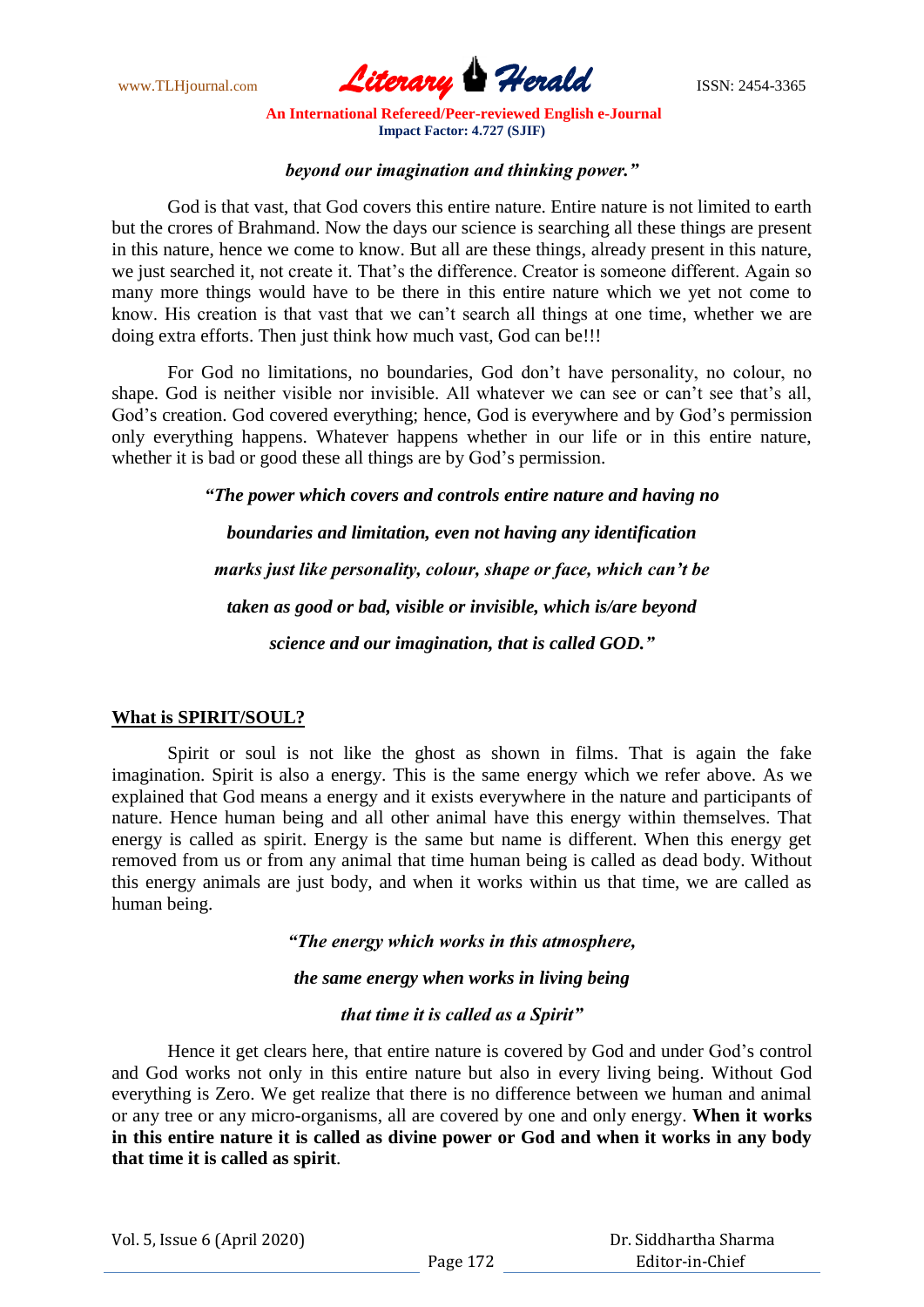www.TLHjournal.com **Literary Herald ISSN: 2454-3365** 

Whether God works in every living being then one question arises, that is, if God is working everywhere then why some animal or persons are dangerous? Why there is person who is terrorist, Don, etc? If God is working within them, then all living being must behave like a God? Then why these living being are not behaves like a God? Or why they don't have supernatural powers like a God?

Answer is that, the functions of all living beings are different, as per their body structures. As electricity is in every electrical instrument but instruments work differs as per their functions. For example if electricity is working in heater, then it will give the heat, and when electricity is working in freeze or AC then it will make cool. As instruments are functioning different but the working power in both of them is same that is electricity in the same manner God is in everyone (every participants of nature) and everyone is functioning as per their functions of body structure. And as per their body structures they have some power as well as limitations too.

If we stop to give the electricity then that machines are not of any use. It will not work anymore without that electricity. The machines are nothing without electricity. In the same way this nature and every participant of this nature is machine which is nothing without that energy which is working everywhere. That energy is nothing but a divine power and energy never finished it just get transform in another form.

#### **What is Spiritualism:**

# **What is hymn?**

As science told us when you call any person then you have to dial the number then you can get connect with another person from long distance. This number is nothing more but a frequency. In the same manner it is possible to get connect with God by mind just by using frequency. This frequency is called as hymn. By uttering these hymns with full of concentration we can get connect with that divine power which is called as God.

As air is everywhere in this atmosphere, but we can't see it. But we can feel the air as it touches us, we can experience it. Air is such a part of the life that no one can survive without it. God or the divine power is the same. God is everywhere, but we can't see God and no one can survive without God. But as we can feel air, experience air, in the same way we can also feel God, and also can have God's experience, just by uttering hymns. Hymns are the frequency which connects us (spirit) with God. Then the new question arises, can we get connect with God, before our death? Answer is yes. How one could get connect with God? The answer is **concentrative practice of hymns.**

# **Procedure of Realization/Self Identification?**

By the power of hymn we can connects us with God. And when we get completely connect with God through the hymns that time we realize that there is no more difference between Gods (as it is said that every religion has different Gods). **All are one and only, as well as all this entire nature is covered by God and under God's control.** We get realize